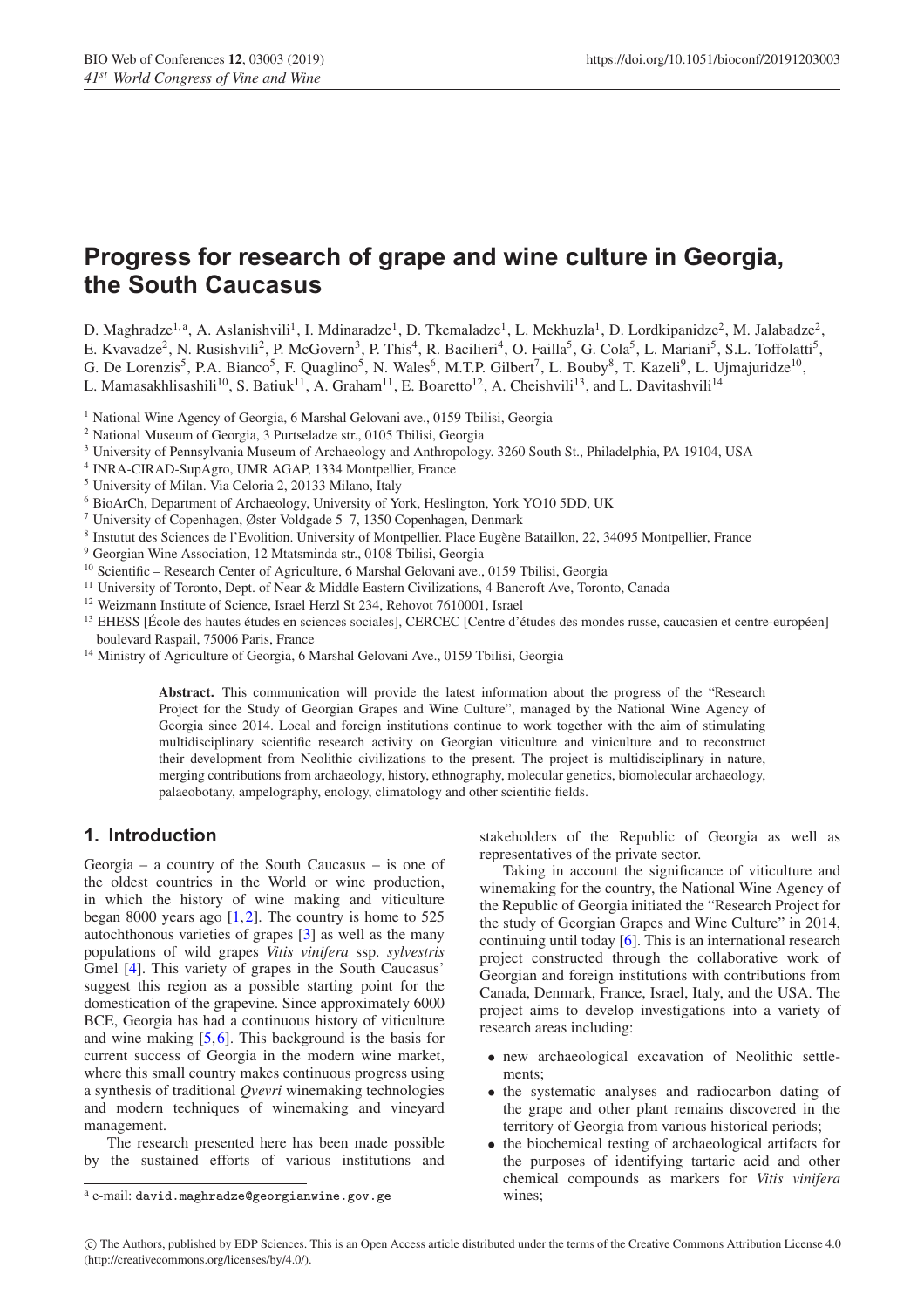- the characterization of agro-climatic features of Georgia with regards to viticultural and winemaking practices, including the reconstruction of past "Holocene" climate and climatic background for spreading of viticulture from the South Caucasus to other regions;
- the study of ancient DNA from grape seeds from archaeological contexts for the purposes of their comparison to the DNA of the modern grape gene pool (varietal and wild grapevine);
- the presentation of enological and ethnographic heredity of Georgian viticulture and winemaking;
- the analyses of modern practices of viticulture and winemaking for the purposes of their evaluation and argumentation in the historical background.

The aim of this paper is to provide a basic summary of this project and the main results obtained during the last two year-period, representing the rich cultural heritage of grape cultivation and wine making in the Republic of Georgia.

# **2. Materials and methods**

## **2.1. Structure**

The project is organised into five Working Groups: 1) Archaeology and History; 2) Ancient and modern DNA; 3) Biomolecular archaeology; 4) Georgian viticulture and winemaking; 5) Dissemination and public awareness.

## **2.2. Archaeology and history**

## *2.2.1. Archaeology*

The archaeological excavations continued at the Neolithic settlements of "Gadachrili Gora" and "Shulaveris Gora" located in the Marneuli district of the Lower Kartli province during the springs of 2017 and 2018 [\[7\]](#page-8-6). The sites were occupied during the pottery Neolithic period (c. 6400–4500 BCE in the Greater Near East), and belong to what is known as the "Shulaveri-Shomu culture", dating between  $6,000$  and  $5,200$  BCcal.  $[2,7-13]$  $[2,7-13]$  $[2,7-13]$ . The two sites were first identified 1960s, as part of the Lower Kartli Archaeological Expedition of the Georgian State Museum followed by excavations at Shulaveris Gora and a series of Neolithic sites in the region [\[14](#page-8-8),[15\]](#page-8-9). Work at Gadachrili Gora began in 2006–7, and was undertaken again in 2012–5 under the Georgian National Museum. The inaugural season of GRAPE, as part of the Research Project for the Study of Georgian Grapes and Wine Culture took place in 2016 and has continued to the present [see 7].

An archaeological survey was also initiated in 2017 to understand the greater Neolithic landscape of the region and to identify possible wine production areas associated with the identified Neolithic occupation.

The purpose of these excavations is threefold; to provide a rich dataset of archaeological samples originating from the by-products of wine production and consumption during the Neolithic; to preserve and conserve excavated materials for site consolidation and presentation to the public; and to provide cross-cultural educational opportunities for local (Georgian) and foreign (Canadian) undergraduate and graduate students of archaeology.

The excavations have revealed 2 phases of a Neolithic village at Gadachrili (Fig. [1\)](#page-1-0), and 6 phases of occupations

<span id="page-1-0"></span>

**Figure 1.** A plan for 2017 excavation of Gadachrili Gora.

<span id="page-1-1"></span>

**Figure 2.** A plan for 2017 excavation of Shulaveris Gora.

at Shulaveris (Fig. [2\)](#page-1-1). These efforts have been successful in providing a more expanded context with which to evaluate recovered samples of pottery (ceramic), lithic (stone tools), faunal (animal bone), paleobotanical (plants/seeds) and geological (soil) and shed light on the economy and way of life in this pivotal period of experimantation in agriculture and horticulture in human history. The results of the study and analysis of all these samples have begun to emerge [\[2](#page-8-1),[16,](#page-8-10)[17](#page-8-11)] and have begun to change our understandings of the Neolithic of the Greater Near East.

# *2.2.2. Archaeobotany*

The samples for archaeobotanical analysis were collected from the aforementioned sites of "Gadachrili Gora" and "Shulaveris Gora" from the 2017–8 excavation seasons through a systematic collection program of soil samples, and processed through the floatation method [\[18](#page-8-12)]. The samples also were collected from the sites of Gldani (located close to Tbilisi, Middle centuries (Fig. [6\)](#page-5-0), Dzalisi (located 50 km northwest of Tbilisi, Roman period) and Dedoplis Gora (located in the district of Kareli, 2nd–1st centuries BC). All samples are analyzed at the archaeobotanical and palynological laboratory under the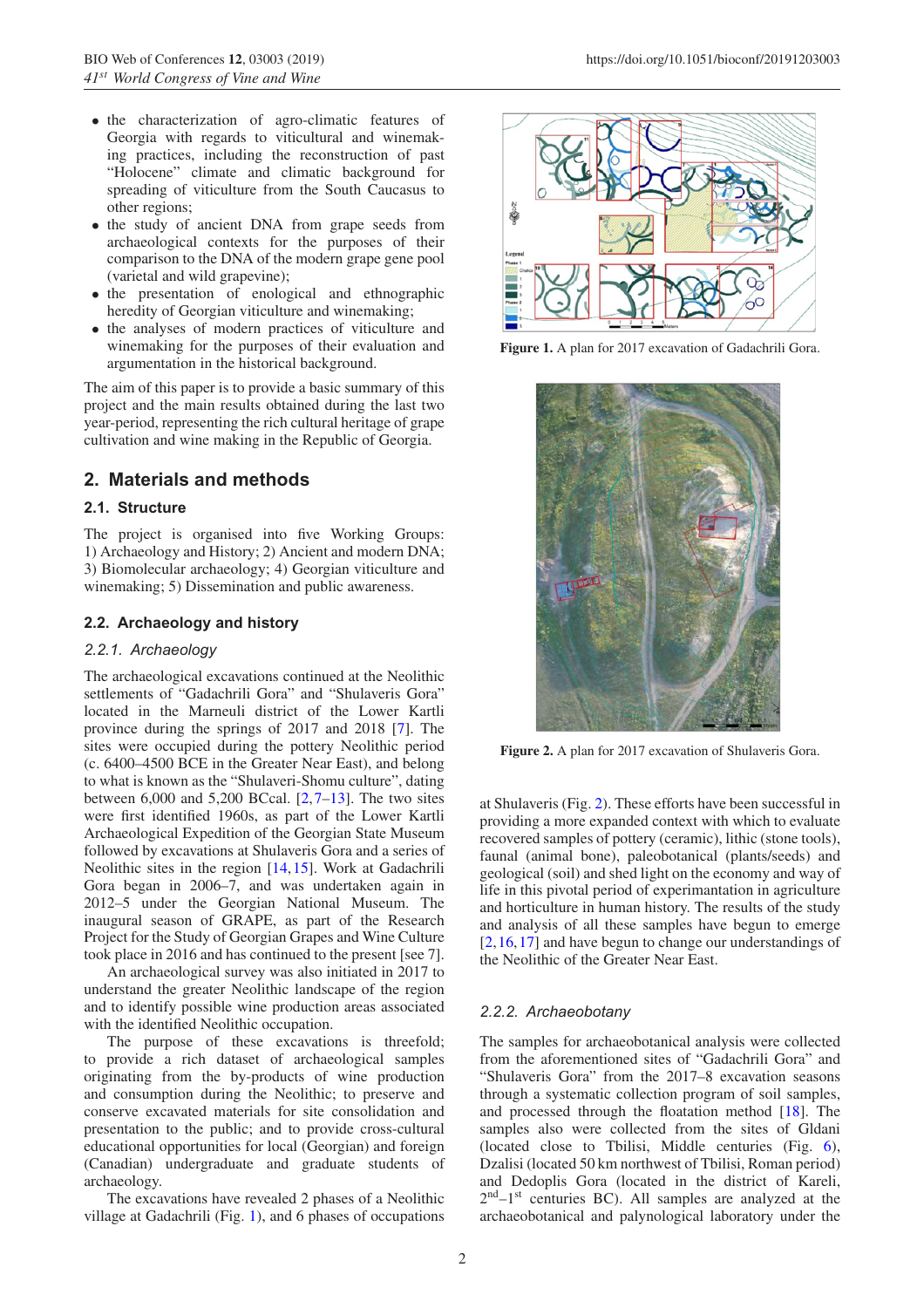supervision of N. Rusishvili and E. Kvavadze as well as for further radiocarbon dating.

## *2.2.3. Morphometry of ancient seeds*

Fifteen archaeological seeds from four archaeological sites in the Kutaisi (980 BC), Dighomi (Hellenistic period), Dateshidzeebi and Tsitsamuri (17<sup>th</sup> c. AD) regions were selected and the photographed with the idea of their characterization and comparison to modern seeds of Georgian and European domesticated varieties and wild grapes using a "3D morphogeometric analyses" based on the elliptic Fourier transform analysis of dorsal and lateral seed outlines [\[19,](#page-8-13)[20](#page-8-14)].

#### *2.2.4. Palynology*

Soils and artifacts were processed in the palynological laboratory of the Institute of Palaeobiology of the National Museum of Georgia, following standard procedures [\[21](#page-8-15)[–23](#page-8-16)]. More than 100 samples obtained from 8 vessels, 9 storage pits, 6 repositories and 15 cultural layers, were studied palynologically from the settlement of "Gadachrili Gora" during 2014–2016 and the results were presented in the paper of McGovern et al. [\[2](#page-8-1)]. For the second stage of research 13 samples were obtained during excavation season of 2017, and 25 samples during excavation of 2018 in "Gadachrili Gora" and "Sulaveris Gora". The samples were likewise collected from the vessels, storage pits and mudbricks of walls. In additional, palynologocal analyses were used for research 2 Rhyton discovered in "Dedoplis Gora" archaeological site belonging to Kura-Arax culture (Early Bronze Age).

## *2.2.5. Radiocarbon dating*

The examinations of archaeological seeds and woody remains also included radiocarbon dating of selected samples. Thirteen samples of charred grape seeds and charcoals from the National Museum of Georgia, discovered during various archaeological excavation over the past sixty years were examined during the first stage of our research during 2014–2016 and presented in the paper of McGovern et al. [\[2\]](#page-8-1). An additional thirteen samples were analyzed in 2017 and 2018, originated mostly from the ongoing archaeological excavations of various sites of Georgia. Samples were analyzed with Fourier Transform Infrared Spectroscopy to define their state of preservation prior to preparation for radiocarbon dating [\[24\]](#page-8-17). Samples were then pre-treated to remove the environmental contamination as in [\[24\]](#page-8-17) and prepared as graphite material and measured at the D-REAMS Radiocarbon dating laboratory at the Weizmann Institute [\[25](#page-9-0)].

## *2.2.6. French archives*

The old French archives from  $18<sup>th</sup>$  and  $19<sup>th</sup>$  century have been searched for information about Georgian grape and wine.

#### **2.3. DNA study**

#### *2.3.1. Modern DNA*

A set of around 60 cultivated and more than 100 wild modern grapes of Georgian origins were studied with DNA technologies and compared to a larger dataset published by INRA [\[26\]](#page-9-1). First, microsatellite (SSR) fingerprinting with the nine SSR used in the EU-Vitis database (http://www.eu-vitis.de/) was carried out to verify identities, possible synonyms, homonyms and misnomers. Once the list of original genotypes was confirmed, a hybridization capture kit was utilized, defined by INRA and GeoGenetics to capture and sequence stretches of DNA corresponding to around 10.000 known DNA variations in grape (Single Nucleotide Variation, or SNP). An addition 12 Asian *Vitis* species and one *Muscadinia* species samples we analyzed to serve as outgroups.

#### *2.3.2. Ancient DNA*

A protocol for extraction of archeological plant remains for further study of ancient DNA was elaborated by the laboratory of "GeoGenetics" at the University of Copenhagen, Denmark (Supervisor T. Gilbert) and tested on materials collected in Georgia by the National Museum of Georgia during archaeological expeditions. Unfortunately, in 2017 a first attempt to recover DNA from archaeological pips from Georgia was unsuccessful. New samples were carefully collected in archaeological excavations in Georgia in 2018.

A collection of 6 archaeological *Vitis* seeds were processed using state-of-the-art techniques at the paleogenomics laboratory at the University of Copenhagen in  $2018$ . Samples ranged in age from  $10<sup>th</sup>$  century BC to 17<sup>th</sup> Century AD, covering some important stages in early grapevine cultivation in the historic era. DNA isolated from specimens was converted to Illumina libraries for Next Generation Sequencing, and shotgun sequencing was performed. The origin of DNA in specimens was examined using NCBI's BLAST database, quantifying relative proportions of *Vitis*, bacterial, and fungal DNA. Samples exhibiting high levels of grape DNA were enriched for nuclear SNPs as described above for modern accessions.

## **2.4. Biomolecular archaeology**

Twenty-two pottery sherds with seven corresponding soils samples from Neolithic Shulaveri culture Georgia were analysed for possible grape/wine residues in 2014 and 2015 (Figs. [3,](#page-3-0) [4\)](#page-3-1). The sites included "Gadachrili Gora," "Shulaveris Gora," and "Arukhlo," which was excavated under the auspices of Dr. Sved Hansen (Germany) and Dr. Guram Pirtskhalava (Georgia). Dr. Patrick E. McGovern of the Biomolecular Archaeology Project of the University of Pennsylvania Museum headed the project, in collaboration with Dr. Gretchen R. Hall of the Penn lab, Dr. W. Christian Petersen of the Winterthur Museum's Museum Conservation Laboratory, and Dr. Michael P. Callahan and Dr. Karen E. Smith of NASA's Goddard Space Flight Center.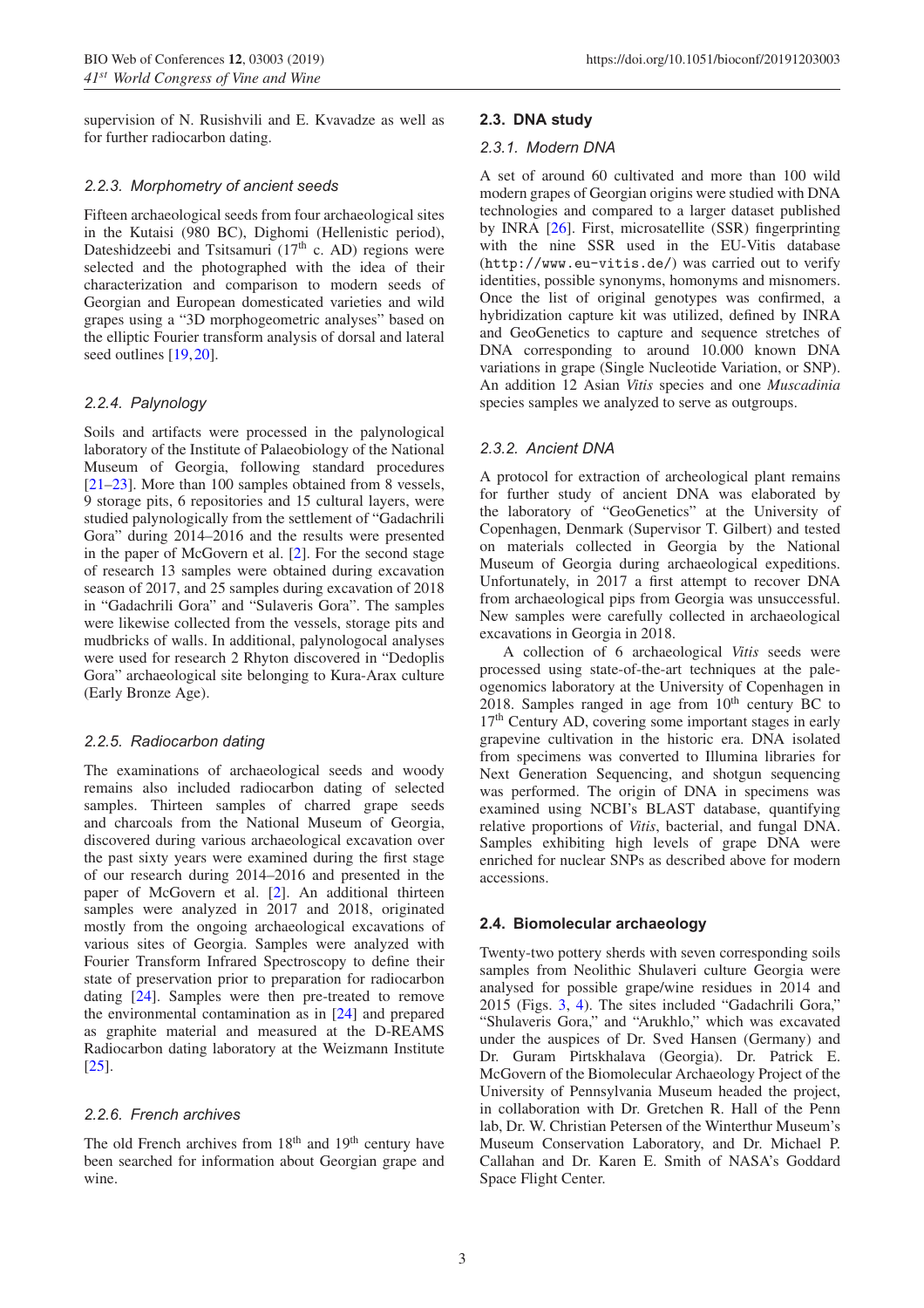<span id="page-3-0"></span>

**Figure 3.** Representative early Neolithic jar from Khramis Didi-Gora (field no. XXI-60, building no. 63; depth, −5.45 to −6.25 m). (By McGovern et al. [\[2\]](#page-8-1)).

<span id="page-3-1"></span>

**Figure 4.** The fragments of the jars included in biomolecular analyses: (A) Jar base SG-16a, interior and cross-section. (B) Jar base SG-782, exterior. (C) Jar base GG-IV-50, interior (By McGovern et al. [\[2\]](#page-8-1)).

The project enabled us to develop a new, sensitive approach to identifying all the main organic acids in wine, viz. tartaric, malic, citrus, and succinic. Further extraction refinements in our Gas Chromatography – Mass Spectrometry (GC-MS), Fourier-transform Infrared Spectrometry (FT-IR) and Orbitrap Liquid Chromatography Tandem Mass Spectrometric (LC/MS/MS) analyses were also made.

After macroscopic and low-power microscopic examination and photographing, the sherds were sampled for any potential interior residues and other characteristics of interest. Samples were divided up for analysis by FT-IR and GC-MS separately from those for LC/MS/MS with a linear ion trap-Orbitrap detector (Orbitrap LC/MS/MS).

**1) Extraction:** For FT-IR and GC-MS, the interior surfaces of the sherds were ground down to a depth of 1–3 mm after removing any glue and extraneous soil with distilled water. The powdered residues and accompanying soils were then further ground down by an agate mortar and pestle, as needed, and extracted by our standard chloroform/methanol procedure by boiling in glassware for 3 hr., combining the solutions, and evaporating to dryness.

**2) FT-IR analyses, databases and searches:** The FT-IR data were obtained on Thermo Nicolet spectrometers by diffuse-reflectance on samples mixed with KBr or on neat (unmixed) samples run using a diamond cell. The FT-IR spectra were searched for "matches" against large databases of relevant natural products and processed organic materials, synthetic compounds, modern wine samples, and "ancient wine reference samples". The latter are residues from ancient vessels which likely originally contained wine, based on strong archaeological criteria or exterior inscriptions which recorded their contents. Samples of special interest are those that provide matches to ancient and modern wine samples, to a high level of probability (90 or above on a scale of 100, according to Thermo Scientific's proprietary OMNIC algorithm).

**3) GC-MS analyses, databases and searches:** For our experimental methodology in running GC-MS analyses, see McGovern et al. [\[27\]](#page-9-2) and McGovern et al. [\[28](#page-9-3)]. Compound identification was made by retention time and mass spectrum using NIST 05.

**4) Orbitrap LC/MS/MS extractions and analyses**. For our experimental methodology in running LC/MS/MS analyses, see McGovern et al. [\[28](#page-9-3)]. Tartaric acid, malic acid, succinic acid, and citric acid in the sample extracts are identified by (a) correlating sample compounds with known standards at the experimentally determined chromatographic retention times and (b) comparing accurate mass measurements with theoretical exact masses for the organic acids. Elemental compositions are calculated from the deprotonated molecule with introduced limits of carbon (0–30), hydrogen (0–60), nitrogen (0–10), and oxygen (0–15), with a mass tolerance of 2 ppm. Peak areas are obtained by either manual integration or by the ICIS peak algorithm in the Xcalibur software package.

**5) Bioinformatics evaluation.** A bioinformatics approach was key to identifying grape/wine and other natural products which may have been further processed by humans. Biomarkers should be specific to a given geographic area.

#### **2.5. Viticulture and winemaking**

#### *2.5.1. Agroclimatology for viticulture*

The agro climatic characterization of Georgia Wine Regions was performed on the base of daily fields of meteorological data for the 1974–2013 period obtained by means of suitable algorithms applied to historical weather station data [\[29](#page-9-4)].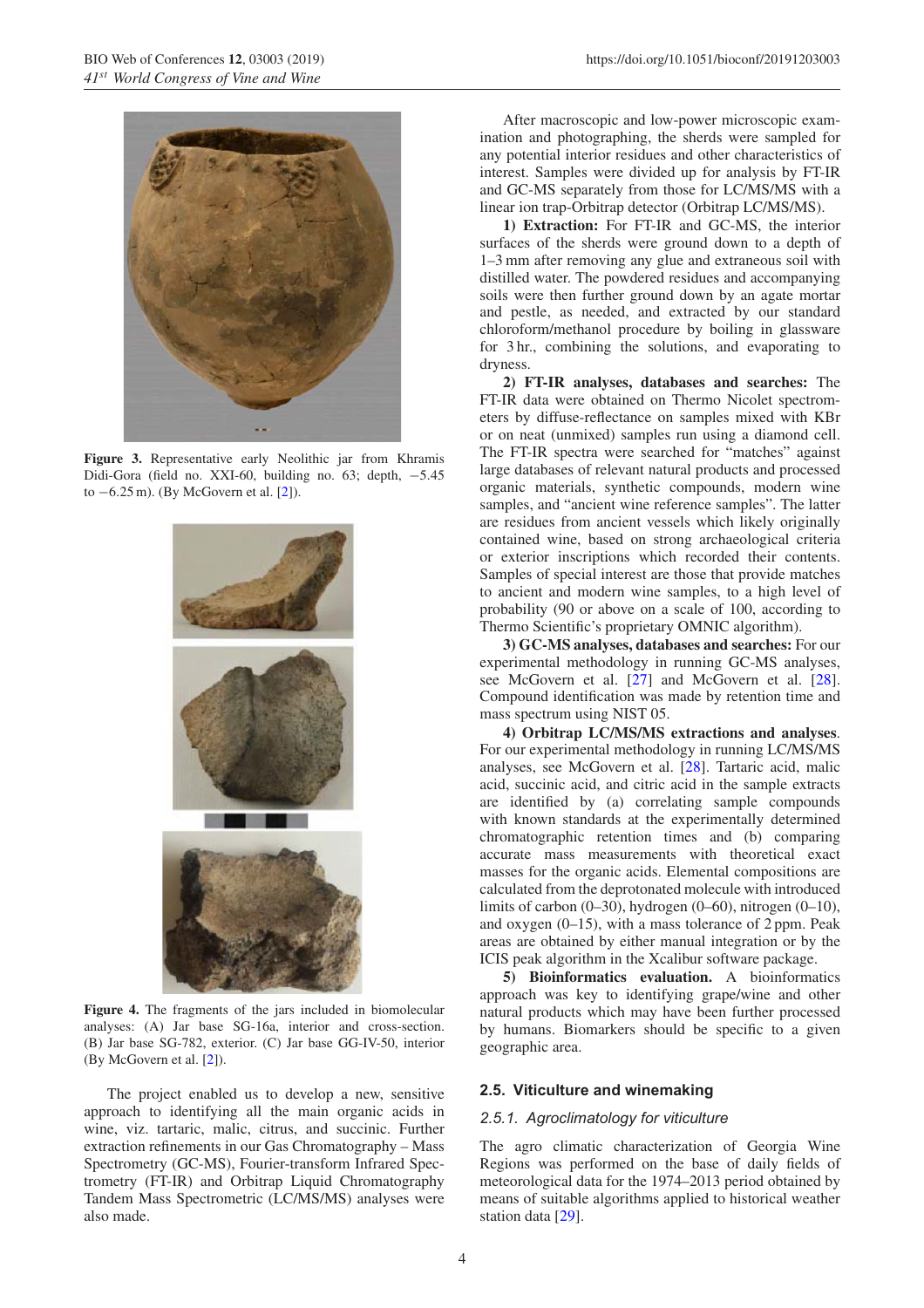Climatic features and environmental resources and limitations for grape-growing were taken into account considering:

- Köppen Geiger Classification
- Bagnouls Gaussen Diagram
- Thermo-pluviometric features
- Thermal Resources and Limitations
- Water Resources and Limitations

## *2.5.2. Ancient climate reconstruction*

A study on the influence of climate cycles on grapevine domestication and ancient migrations in Eurasia was performed, covering the longitudinal belt ranging from the Iberian Peninsula to Japan, the region often regarded as the preferential pathway for the Holocenic spread of grapevine in Eurasia.

The spectral analysis was based on the two main analytical methods: Maximum Entropy Method [\[30](#page-9-5)] and Lomb-Scargle Periodogram [\[31,](#page-9-6)[32](#page-9-7)]. Finally, a Student's t-test has been used to evaluate the influence of El Niño on the spectral peaks detected in the selected time series.

#### *2.5.3. Resistance to Downy Mildew*

Two-year-old plants of the Georgian *V. vinifera* variety Mgaloblishvili, the international *V. vinifera* variety Pinot noir, and the *Vitis* interspecifc hybrid variety Bianca were included in a test project for evaluation of resistance towards *Plasmopara viticola,* the Oomycete causing downy mildew disease [\[33\]](#page-9-8). Experimental inoculations were carried out by spraying a sporangia suspension of *P. viticola* to evaluate disease severity and pathogen growth in the leaf tissues by confocal microscopy. At the same time, full transcriptome analysis was carried out on inoculated and non-inoculated leaf tissues and examined to highlight the genes differentially expressed (DEGs) between the two plant treatments. To investigate the resistance response mechanism of Mgaloblishvili to *P. viticola*, the DEGs of Mgaloblishvili, Pinot noir and Bianca were analyzed and compared.

## *2.5.4. Ampelography: Cultivars and wild grape*

The investigation of the wild grapevine *Vitis vinifera* ssp. *silvestris –* an ancestor of cultivated grape – has a crucial role understanding the biodiversity of this plant, its ampelographic diversity and to develop strategy for its preservation. Several expeditions were organized for its investigation in their natural ecosystems within the country. The mature woody canes of the discovered plants were collected for propagation and the collected specimens were planted within a field repository established in the village of Jighaura (Saguramo) that belongs to the Scientific – Research Center of Agriculture in 2014. The number of genotypes reached was 114 for 2018.

In 2017 an investigation of wild grapevine in the Jighaura collection originated from Kakheti, Kartli and Lechkhumi provinces of Georgia was started (Fig. [5\)](#page-4-0). The research of 28 genotypes was organized by established methods of ampelography, phenology, eno-carpology, enology, eno-chemistry, ethnobotany and plant pathology in 2017 and 2018 based on the protocols suggested by COST ACTION FA1009 project [\[34](#page-9-9)[–36](#page-9-10)]. Two

<span id="page-4-0"></span>

**Figure 5.** Wild grapevine (*Vitis vinifera* ssp. *silvestris*) "Ninotsminda 01" originated from Sagarejo district, Kakheti (source: Jighaura (Saguramo) germplasm repository).

cultivars – Saperavi (N) from Georgia and Cabernet Sauvignon (N) from France – were used as the control varieties [\[37](#page-9-11)].

#### **2.6. Dissemination and public awareness**

The results obtained on Georgian grape and wine culture project have been presented to audiences both inside the country Georgia as well as internationally, by the National Wine Agency. Several venues were utilized: scientific and popular publications, a documentary film, and presentations in wine exhibitions across Europe. In additional, the project's activities has been systematically shared with a wide audience by public outreach events, as well as television and radio broadcasts.

# **3. Results and discussions**

## **3.1. Archaeology and history group**

#### *3.1.1. Archaeology*

The archaeological program continued with the excavations of the Neolithic settlments of "Gadachrili Gora" and "Shulaveris Gora", alongside a newly initiated regional survey. The dating of grape remains (seeds, wood) from additional Georgian sites, as well as biometric comparison of ancient seeds of reference collections was also undertaken by specialists. Historians of winemaking investigated artifacts from a wide variety of Georgian historical periods, as well as undertaking the study of historic French archives of the  $18<sup>th</sup>$  and  $19<sup>th</sup>$  centuries which discussed Georgia varietals. The results provide new insights on Georgian viticulture and winemaking, its history, and its position in the world of viti- and viniculture.

Archaeological excavations of the early Neolithic agricultural settlments of "Gadachrili Gora" and "Shulaveris Gora", belonging to the "Shulaveri - Shomu Tepe Culture" of South Caucasia (the  $6-5$ <sup>th</sup> Millennium BC) continued in 2017–8. The excavations continued in most of the same squares from the 2016, with the addition of an additional  $50 \text{ m}^2$  at Gadachrili with the aims of achieving larger exposures for both occupational phases to clarify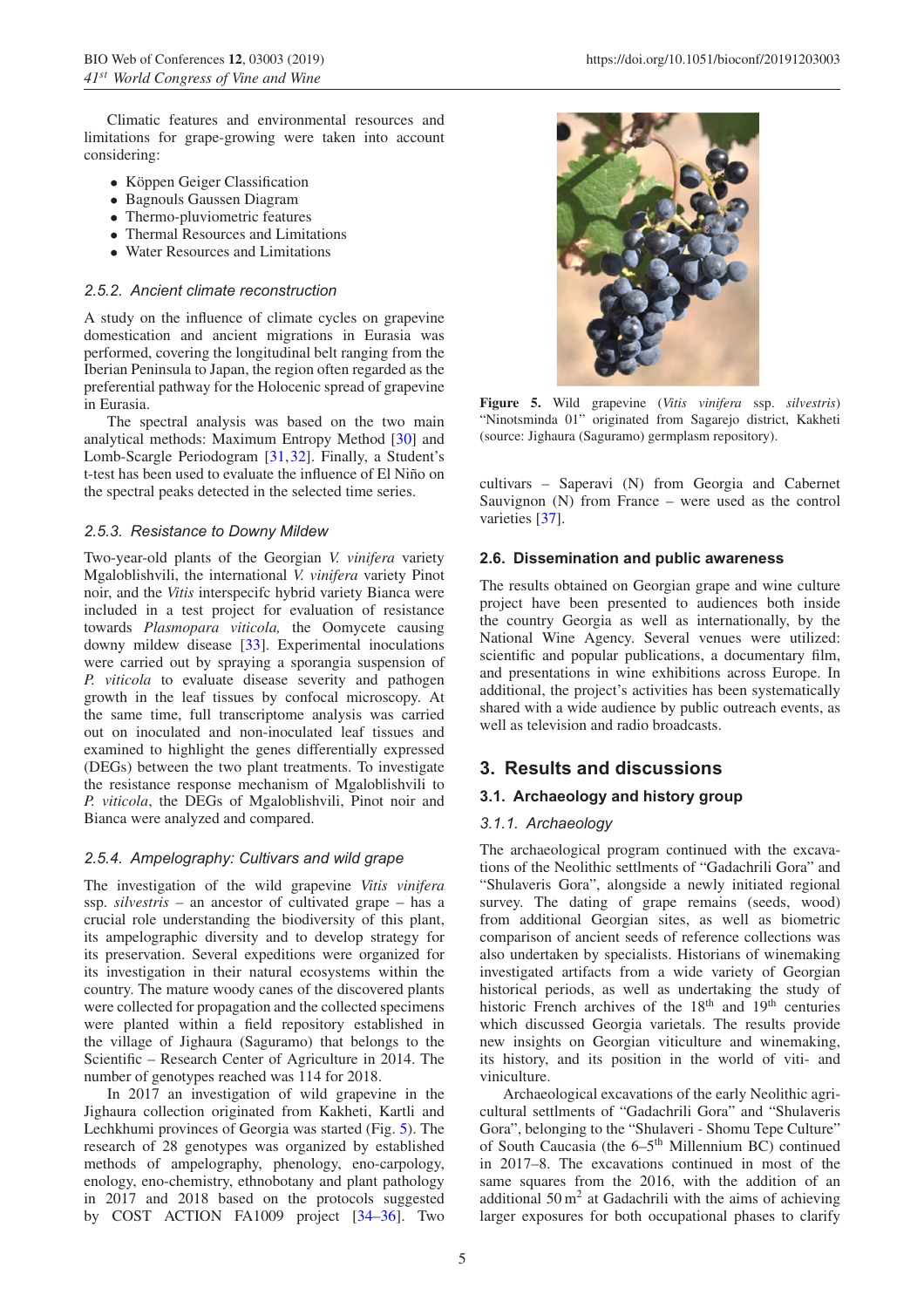the changes in the use of space in this agricultural village over time. The excavations at Shulaveris Gora continued a step-trench on the SW side of the mound to re-establish the cultural sequence at the site, and expanded the lowest levels to better understand the earliest levels of occupation of this culture. These new levels, which appear to date to the earliest phase of the Shulaveris-Shomu Cultures revealed new artefacts linked to the earliest viticultural and winemaking activities – specifically ceramic wares, but also soil (palenological) samples (see McGovern et al. [\[2](#page-8-1)]). Work in 2018 revealed even earlier levels from which additional samples were collected and which are poised to push the history of viniculture even further back in time.

The archaeological survey endeavored to understand the Neolithic landscape. The excavations produced evidence for the earliest storage and consumption of wine, and was identified at both sites [\[2](#page-8-1)], its production areas, however, remained elusive. Finding these production areas were a target of the newly initiated survey. Furthermore, the discovery for evidence of the earliest use of honey [\[16](#page-8-10)] and the diversity of animal exploitation, reveals a pattern of a remarkably complex early farming culture that is expanding its subsistence base through the innovative exploitation of new species, and finding new and inventive secondary products. As a result, particular attention paid to the highlands, where caves might have been utilized in the wine production process (as attested in Chalcolithic/ Early Bronze Armenia) [\[38\]](#page-9-12). Seventy-eight sites were identified during the 2017–8 seasons with ten dated to the Neolithic period, although occupation at all the sites was probably not contemporaneous in the millennial long Neolithic occupation in the region. No Neolithic cave or hillside sites were identified, suggesting that wine production occurred, if not then in the settlements themselves, then somewhere near the actual source of grapes.

#### *3.1.2. Seed morphometry*

Seed profile analysis of *Vitis* seeds using geomorphometrics methods provide valuable insights into the state of domestication and diversity of ancient cultivated grapes. The work is ground into the study of modern pips from wild grapevines and cultivars originating from all-over the distribution area of *Vitis* in the Mediterranean, Europe and South-West Asia, including Georgia.

The chronology of archaeobotanical samples (more than 450 seeds), extensively validated by radiocarbon dates, ranges from the Early Bronze Age to Modern times. The first domesticated shaped seeds are identified during the Iron Age. From this time onwards wild grapevines continue to be exploited but domesticated grapes predominate including several morphotypes which are, for most of them, close to seed shapes, typical modern cultivars found between Caucasia and Greece.

#### *3.1.3. Palynological research*

The examination of samples from "Gadachrili Gora" and "Shulaveris Gora" demonstrates that grape pollen was widespread and abundant in many of the excavated early Neolithic contexts at both sites, but is absent from the modern top soils of the sites [\[2](#page-8-1)]. The nearest grapevines in the area today are several kilometers away, and any modern pollen would not be able to reach the sites by wind. As a

<span id="page-5-0"></span>

**Figure 6.** Newly discovered grapevine seeds from wine vessel *Qvevri* (Gldani site, medieval period).

result, it can be concluded that the pollen identified from the Neolithic contexts are indeed ancient, and not the result of modern contamination. Additionally, agglomerations of pollen suggest that grapes were growing near or even at the sites in the Neolithic period. Supporting evidence for these conclusions is provided by identification of grape starch and grapevine epidermis cells in abundance in the analyzed samples.

Pollen, palynomorphs, and nonpollen microfossils were also extracted by standard palynological analysis (combined with acetolysis) from a fragment of a ceramic storage vessel (serial no. 1828) excavated at Gadachrili Gora, found inside a circular Neolithic building. Its palynological spectrum revealed a combination of tree, cereal, and herbaceous pollen similar to the spectra identified from a stone grinder fragment found in a nearby square. Unlike the ceramic sample, the grinder did not yield any grape starch, grapevine epidermis cells, or remains of fruit flies (*Drosophila melanogaster*), which are generally attracted to sugar and alcohol. The identification that the jar once contained a liquid grape product, provides additional evidence of wine as grape juice readily ferments into wine [\[2](#page-8-1)].

Based on this microbotanical evidence, two reasonable, parsimonious inferences can be made by McGovern et al. [\[2](#page-8-1)]: that grapevines were growing close to the Georgian settlements, possibly even inside the villages, and that their fruit was used as a food source. The combined chemical and microbotanical evidence for a grape product inside several liquid storage jars, suggests that grape wine was likely one of the intended products.

Palynological investigation of vessels obtained from the excavations of the Early Bronze Age cemetery of "Dedoplis Gora" (Kura-Araxes culture, c. 3400–2600 BCE) revealed that plant pollen was identifiable in abundance in all samples examine. Two zoomorphic *rhyton*-like (ceremonial drinking vessels) vessels were recovered in the excavations (Fig. [7\)](#page-6-0). The spectrum identified in rhytons were rich with both in quantity and taxonomic composition of pollen and specifically of grapevine (*Vitis vinifera*) pollen. The grapevine pollen is well preserved, and morphological characteristics of the pollen grains are clearly visible despite the fact that material have been in a fossilized state for nearly 5000 years (Fig. [8\)](#page-6-1).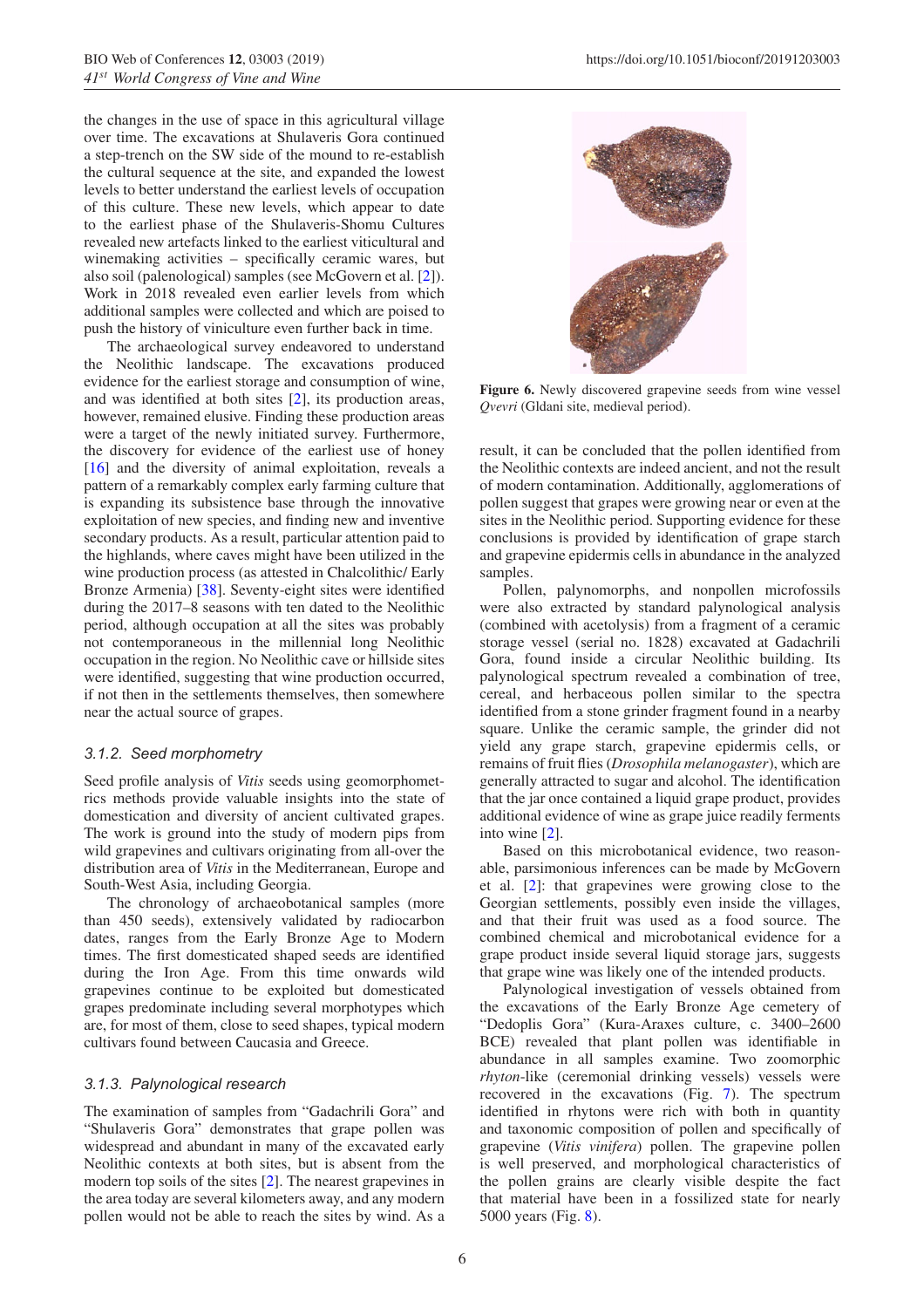<span id="page-6-0"></span>

**Figure 7.** Two zoomorphic Rhytons from "Dedoplis Gora" archaeological site (Kura-Araxes Culture, Early Bronze Age).

<span id="page-6-1"></span>

**Figure 8.** Grapevine pollens described inside of Rhytons ("Dedpolis Gora": Kura-Araxes Culture, Early Bronze Age).

The analysis also revealed that the palynological spectrum of the rhytons' contents are similar to the spectrum identified in samples of modern wine, including: 1) excellent preservation of pollen grains and taxonomic diversity that generally is the result of the preservative characteristics of alcohol; 2) the identification of a significant amount of grape pollen; 3) the presence of pollen of other weeds characteristic of vineyards; 4) the overall dominance of a uniform type of starch in non-palynological remnants; 5) the existence of grape epidermis cells; 6) the identification of an insect (fruit fly *Drosephilla melanogaster*) hairs. The combination of these factors suggest that wine had been utilized in the rhytons. These two vessels appear to be the oldest zoomorphic *rhyton*-like vessels so-far recovered in the region. This evidence additionally corroborates the hypothesis of a strong cultural value of wine among the Kura -Araxes people [\[39](#page-9-13)].

## *3.1.4. Radiocarbon dating*

On the first stage of our study, it was demonstrated that the minimum dates for viniculture during the early Neolithic period in Georgia at Shulaveris Gora and Gadachrili Gora is in the first century of the  $6<sup>th</sup>$  millennium B.C. More precisely, there is a 68.2% probability  $(\pm 1\sigma)$  that the dates fall within the range of 5980 B.C.–5900 B.C. or 6020 B.C.–5890 B.C. at a 95.4% probability  $(\pm 2\sigma)$  [\[2](#page-8-1)].

The second set of samples conformed the time period for Gadachrili Gora and Shulaveris Gora to be the end of the 6<sup>th</sup> Millennium BC and one samples from Shulaveris Gora demonstrated 6010 B.C.–5810 B.C. at a 95.4% probability  $(\pm 2\sigma)$  going to the begging of the 7th Millennium B.C. also like in previous set of the samples.

For the samples originated from the other archaeological sites than Neolithic, it was demonstrated the timeperiod since the beginning of the  $2<sup>nd</sup>$  Millennium B.C. until the 1950<sup>th</sup>. These dates allow to make reconstruction of grapevine history on the territory of the country based on the archaeobotanical materials and with precise radiocarbon method of investigation.

#### **3.2. Ancient and modern DNA group**

The DNA analyses of ancient grape seeds and plant remains from Georgia are in progress with aims to assess the DNA of ancient varietals against modern Georgian and European wild and domesticated varieties to examine the phylogeny and taxonomic relationships and to infer the hypothesis about grape domestication and the spread of its cultivation around the Mediterranean basin [\[6](#page-8-5)]. The genetic information obtained will be merged with the already existing ampelographic characterization and cultivation data of genetic resources, to inform on their distribution, and use in different global contexts.

The comparison of the genetics profiles of ancient and modern materials allow us to retrace the historical origins of the European grapevine diversity and explore its relations with the Caucasian region [\[40\]](#page-9-14). While the work based on archaeological remains will progress further as soon as the results of new samples become available, we recently explored first, second and third degree parentships among 783 modern varieties from 44 countries and Georgia [\[26\]](#page-9-1). Georgian varieties were found to be linked at first degree of parentship only with other Eastern varieties (examples: Saperavi is parent of Bastardo Magaratchskii and Rubinovyi Magaracha, both Ukrainian varieties; Adreuli Skelkana is parent with Institutis Grdzelmtevana, another Georgian variety; other Georgian-to-Georgian parentships were discovered by [\[41\]](#page-9-15) but not with European varieties. In addition, several well-known varieties (Badagui noir, Tsolikouri, Usakheluri, Avassirkhva) showed no relationship with European varieties also at second and third degree parentship [\[26](#page-9-1)].

On the other hand, Georgian varieties are more diverse both genetically [\[26](#page-9-1),[42\]](#page-9-16) and phenotypically [for example, 43] as compared to Western varieties. Their higher individual heterozigosity rate (Fis) and percentage of admixture [\[26](#page-9-1)] may indicate that Georgia was historically a place of intense breeding of genotypes both from the wild compartment during domestication and later from the neighbor countries (Central Asia, Iran, Caucasus, Turkey and Greece).

The rare direct parentship relations between Georgian grapes and West European grape may mean that local breeding has been very active through history also in West Europe, blurring traces of common ancestry across geographical regions and generations. Finally, the finding of important Georgian varieties not recently used for breeding in Western Europe should be seen as an encouragement to introduce them in further studies and active breeding schemes. In any case, the study of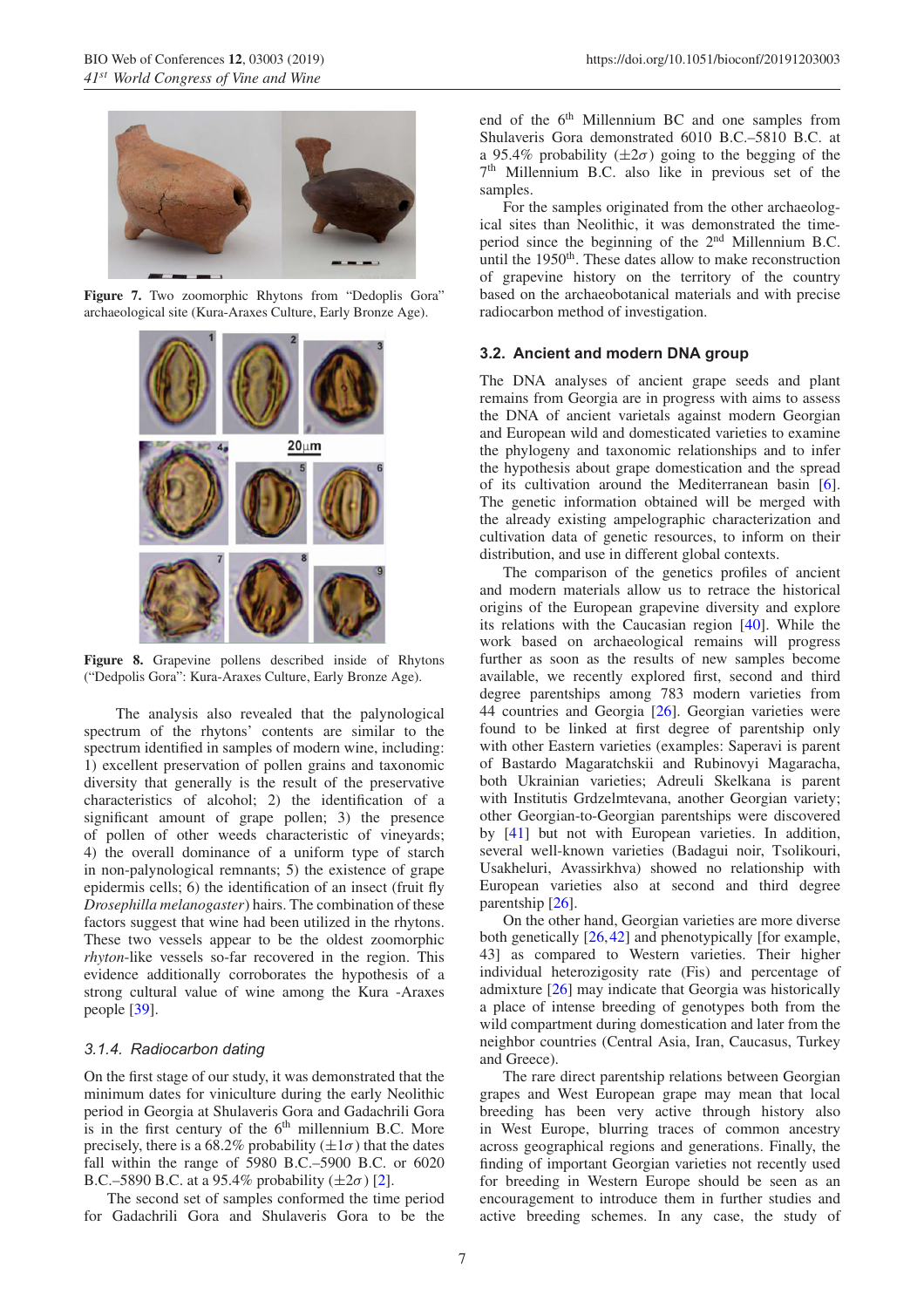Georgian varieties is very informative about the history of grape domestication and its spread to throughout the World. More work is in progress with a focus on the Balkan genetic resources, as a possible bridge between domestication in the Caucasus and expansion of grape in Europe.

A project initiated by INRA to study the diversity of proantocyandins (PA) in a large collection of *Vitaceae* included local varieties and wild grape (*V. silvestris*) from Georgia and results suggest PA composition underwent selection during both domestication and modern breeding [\[43](#page-9-17)]. The diversity of PA structure displayed an East-West gradient, with more diversity in the East-Mediterranean and Caucasus region, similar to patterns in genetic diversity.

#### **3.3. Biomolecular archaeology group**

Chemical analyses by the team revealed ancient organic compounds absorbed into early Neolithic pottery jars and provide the earliest biomolecular archaeological evidence for grape wine and viniculture from the Near East, *ca.* 5900–5500 BC. The chemical findings are corroborated by climatic and environmental reconstruction, as well as archaeobotanical evidence of grape pollen, starch, and epidermal remains associated with a jar of similar type and date. The discovery of early 6<sup>th</sup> Millennium BC grape wine in this region is crucial to the subsequent history of wine in the rest of the world.

The chemical detection of tartaric and other organic acids, which are markers of the Eurasian grape (*Vitis vinifera*) and its products, inside ancient vessels is crucial in establishing the original presence of wine in the vessels. The additional detection of other chemical compounds from botanicals and tree resins, such as diterpenoids and triterpenoids, are used to determine specific winemaking practices in the past, which distinguish the product as most likely wine.

The most notable result from the project to date is a more detailed analysis of Shulaveris Gora 16a in conjunction with analyses of other Neolithic vessels. This is the sherd, which P. McGovern suggested was positive for tartaric acid (TA) many years ago [\[1](#page-8-0)] based on less exact methods, and which the media claimed as "proving" that the earliest wine came from Georgia. He cautioned that it was only one sample and more analyses and better methods were needed to be sure. This project has made that possible, and another sherd from Gadachrili Gora (II-9), which appeared promising, has now been shown to be positive for TA by Orbitrap LC/MS/MS. Its TA content is nearly an order of magnitude (10X) than the background soil from the site. Except for succinic acid, it's malic and citric acid contents – all acids associated with TA in grape/wine – were above the background soil contents.

Altogether, five base sherds from Gadachrili and three from Shulaveri were shown to be positive for tartaric acid and other organic acids (malic, succinic, and citric acid) found in grape/wine.

The new Phase III analyses in 2016 definitively established that grape wine was being produced in Neolithic Georgia [\[2](#page-8-1)]. It pushes back the date for the earliest wine production in the Near East some 800– 1000 years: Hajji Firuz, Iran has held this distinction since the publication of McGovern, et al. [\[44\]](#page-9-18).

#### **3.4. Georgian viticulture and winemaking group**

#### *3.4.1. Agroclimatology for viticulture*

The agro climatic analysis of Georgia focused on the current warm phase of the Georgian climate that begun after an abrupt climatic change that took place in 1994 [\[45\]](#page-9-19). On the base of the environmental resources and limitations defined for the 12 viticultural regions of Georgia, modern guidelines for the management of vineyards were defined. This relevant body of information is collected in the bilingual (English – Georgian) handbook "Georgian climate analysis for sustainable viticulture".

#### *3.4.2. Ancient climate reconstruction*

The results of the study on climate cycles [\[46\]](#page-9-20) are consistent with the hypothesis that Holocenic climate cycles may have influenced the domestication of grapevine in the Subcaucasian area and its subsequent spread in Eurasia.

The results of this study have been presented at two conferences in: i) The seventh National Conference of Italian viticulturist CONAVI, held in Piacenza in July 9–11, 2018  $[47]$  $[47]$ ; ii) The 21<sup>st</sup> National Conference of Agrometeorology – AIAM 2018 [\[48\]](#page-9-22).

#### *3.4.3. Resistance to downy mildew*

Based on experimental inoculations, confocal microscopy and transcriptomic analyses undertaken in this project, Mgaloblishvili, an autochthonous *Vitis vinifera* cultivar from Georgia, was found to exhibit unique resistant features against to the agent of downy mildew, *Plasmopara viticola* [\[33](#page-9-8)]. In particular, Mgaloblishvili showed an upregulation of genes encoding for receptors of DAMPs (Damage-Associated Molecular Patterns), pathogen recognition mediated by receptors of PAMPs (Pathogen-Associated Molecular Patterns) and effectors, ethylene signalling and synthesis of antimicrobial compounds (*e.g.* terpenes, glucanases). These genes were downregulated or not affected in Pinot noir and/or Bianca. Further investigations are ongoing on a subset of genes, by using a genome editing (CRISPR-Cas9 system) approach to knock-out their expression and confirm their role in resistance response to *P. viticola*.

#### *3.4.4. Research of wild grapevine*

Our study of the wild grape is still in progress, including exploration in nature, establishment of a new field collection, and description of genotypes by methods of ampelography and enology.

The main activities for preservation of wild grapevine includes maintenance of a field collection established in the Saguramo grape repository belonging to the Scientific – Research Center of Agriculture since 2014. The wild grape rooting ability was examined and 11 new genotypes were added to this collection during last two years.

The results of the research demonstrated a diversity of studied ampelographic and eno-carpological characteristics. Ethnobotany provided new information about usage of wild grapevine in various field of local life. The wine of wild grape showed quite high enological behaviors. A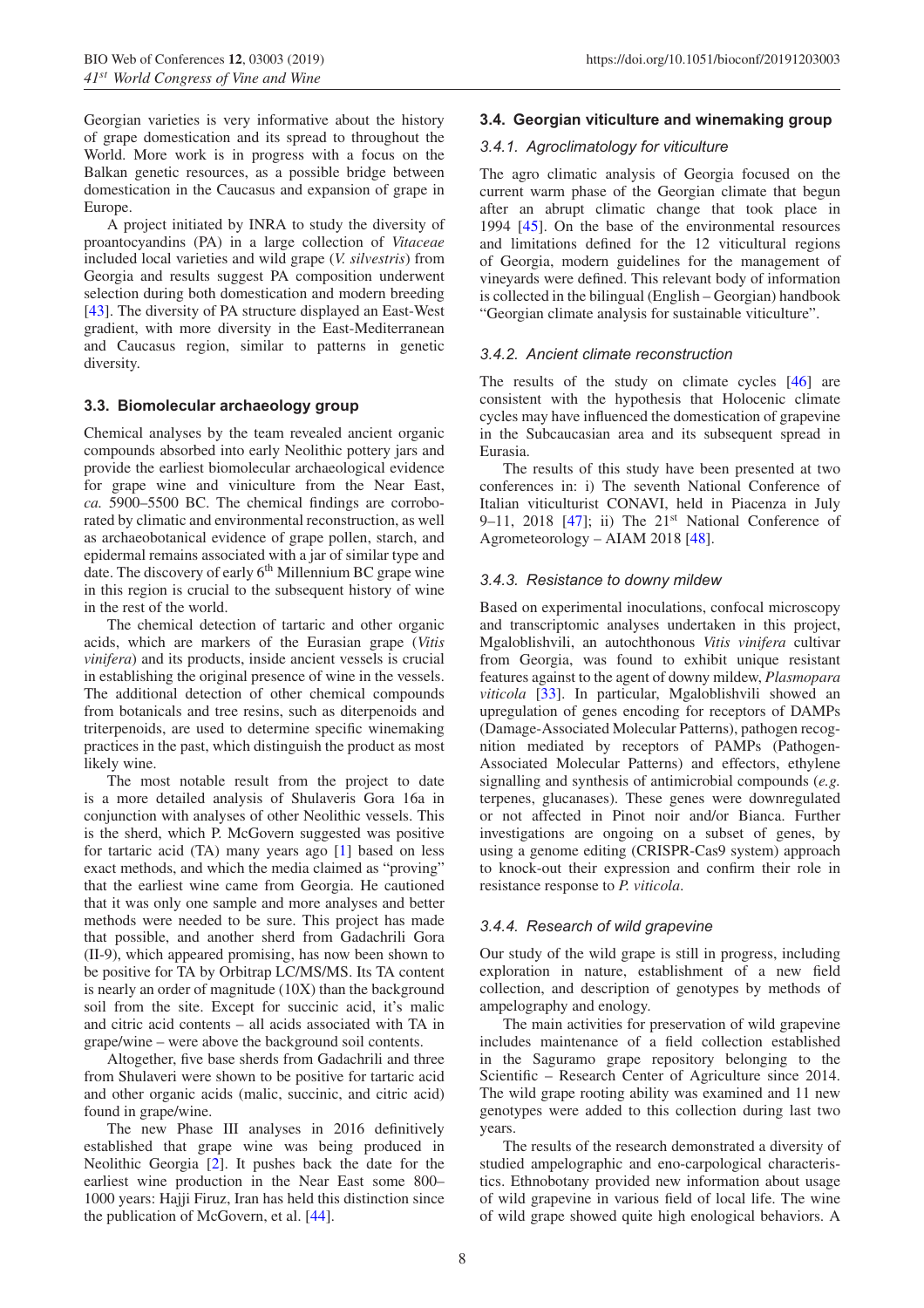unique genotype was selected with high resistance against *Plasmopara viticola* fungal diseases. Ampelographic cards for each genotypes studied were produced, including images of grape organs and summarized results of the descriptors. It was demonstrated the high potentiality of this gene pool of wild grape was involved in domestication or breeding actions in the antiquity of Georgia.

#### **3.5. Dissemenation and public awareness group**

This group is tasked with publication and dissemination of these results to a variety of popular and scientific venues.

Based on the above developments, promotion and dissemination of the project progressed with publications to a variety of popular and scientific media. The exhibition "Georgia – the Cradle of Viticulture" was organized at the Museum of Wine Civilization in Bordeaux, France in 2017 and the documentary film "Georgia – the Cradle of Wine" was prepared.

The local government of Marneuli Municipality and the National Museum of Georgia has organized two public exhibition days for the presentation of the results of the "Gadachrili Gora" archaeological excavations and newly discovered archaeological artifacts to the Mass Media with participation of local authorities such as the Ministry of Culture, Minister of Agriculture, Lower Kartli's regional administration, Wine Association of Georgia and National Wine Agency.

# **4. Conclusions**

The contribution of Georgia to science (viticulture, genetics, history, enology, etc.) through permanent and long-term participation, contribution and sharing of resources is quite significant. It has had an impact European and Worldwide understandings about the history of grape cultivation and wine making. This is the main results of this collaboration.

It has been confirmed also, that the results obtained in this research initiative during last years, demonstrate the effectiveness of the multi-disciplinary approach and as well as the importance of a robust investigation into the deep historical roots and rich diversity of viti- and viniculture of the Republic of Georgia.

## <span id="page-8-0"></span>**References**

- [1] P.E. McGovern, *Ancient Wine: The Search for the Origins of Viniculture* (Princeton University, Princeton, 2003/2006)
- <span id="page-8-1"></span>[2] P. McGovern, M. Jalabadze, S. Batiuk, M.P. Callahan, K.E. Smith, G.R. Hall, E. Kvavadze, D. Maghradze, N. Rusishvili, L. Bouby, O. Failla, G. Cola, L. Mariani, E. Boaretto, R. Bacilieri, P. This, N. Wales, D. Lordkipanidze, Proc. Nat. Acad. Sci. USA (PNAS) **114**, E10309 (2017)
- <span id="page-8-2"></span>[3] N. Ketskhoveli, M. Ramishvili, D. Tabidze, *Ampelography of Georgia* (Tbilisi: Georgian Academy of Sciences, 1960), p. 439 (in Georgian and Russian)
- <span id="page-8-3"></span>[4] D. Zohary, M. Hopf, *Domestication of Plants in the Old World*, 3rd edn. (Oxford University Press, New York, 2000), p. 151
- <span id="page-8-4"></span>[5] L. Chilashvili, *The Vine, Wine and the Georgians* (PETITE publisher, Tbilisi, 2004)
- <span id="page-8-5"></span>[6] D. Maghradze, G. Samanishvili, L. Mekhuzla, I. Mdinaradze, G. Tevzadze, A. Aslanishvili, P. Chavchanidze, D. Lordkipanidze, M. Jalabadze, E. Kvavadze, N. Rusishvili, E. Nadiradze, G. Archvadze, P. McGovern, P. This, R. Bacilieri, O. Failla, G. Cola, L. Mariani, N. Wales, M.T. Gilbert, L. Bouby, T. Kazeli, L. Ujmajuridze, S. Batiuk, A. Graham, L. Megrelidze, T. Bagratia and L. Davitashvili, BIO Web of Conferences **7**, 03027 (2016) *39th World Congress of Vine and Wine*
- <span id="page-8-6"></span>[7] S.D. Batiuk, M. Jalabadze, A. Graham, I. Koridze, K. Abu Jayyab, with contributions by C. Savulov. Anatolica **43**, 173 (2017)
- [8] O. Japaridze, A. Javakhishvili. *The Oldest Culture for Farming of Habitants on the Territory of Georgia* (Tbilisi, 1971), p. 107 (in Georgian)
- [9] V. Ollivier, M. Fontugne, C. Hamon, A. Decaix, C. Hatte, M. Jalabadze, Quaternary Sci. Rev. **197**, 267 (2018)
- [10] B. Lyonnet, F. Guliyev, L. Bouquet, G. Bruley-Chabot, A. Anaïck Samzun, L. Pecqueur, E. Jovenet, E. Baudouin, M. Fontugne, P. Raymond, E. Degorre, L. Astruc, D. Guilbeau, G. Le Dosseur, N. Benecke, C. Hamon, M. Poulmarc'h, A. Courcier, Quaternary International **395**, 170 (2016)
- [11] C. Hamon, M. Jalabadze, T. Agapishvili, E. Baudouin, I. Koridze, E. Messager, Quaternary Int. **395**, 154 (2016)
- [12] I.G. Narimanov, *Kul'tura Drevnejshego Zemledel' chesko – Skotovodcheskogo Naselenija Azerbaidzhana (epokha Eneolita VI-IV tys. do n. e.)* (Baku, Elm publ., 1987)
- <span id="page-8-7"></span>[13] T. Kiguradze, *Materialien Zur Allgemeinen und Vergleichenden Archaologie ¨* (29. Munich, C.H. Beck, 1986)
- <span id="page-8-8"></span>[14] A. Javakhishvili, *Stroitel'noe Dela I Arkhitektura Poselenij Juzhnogo Kavkaza V-Ill tys. do n.e.* (Tbilisi, 1973)
- <span id="page-8-9"></span>[15] A. Javakhishvili, R. Dolaberidze. *Otchet Kvemo-Kartlijskoj Arkheologicheskoj Ekspeditsii (1965–1971 gg) (Report on Kvemo-Kartli Archaeological Expedition (1965–1971*) (1975)
- <span id="page-8-10"></span>[16] E. Kvavadze, et al. (in prep.), J. Archaeolog. Sci. (to be published) (2018)
- <span id="page-8-11"></span>[17] S. Batiuk et al. (in prep.), The 2017 Gadachrili Gora Regional Archaeological Project (GRAPE), Second preliminary report. Submitted to Paleorient (2018)
- <span id="page-8-12"></span>[18] S. Sturever, Am. Archailogy **33**, 353 (1968)
- <span id="page-8-13"></span>[19] J.-F. Terral, E. Tabard, L. Bouby, S. Ivorra, T. Pastor, I. Figueiral, S. Picq, J.-B. Chevance, C. Jung, L. Fabre, C. Tardy, M. Compan, R. Bacilieri, T. Lacombe, P. This. Ann. Bot. **105**, 443 (2010)
- <span id="page-8-14"></span>[20] C. Pagnoux, L. Bouby, S. Ivorra, C. Petit, S.M. Valamoti, T. Pastor, S. Picq, J-F. Terral, Veget. Hist. and Archaeobotany **24**, 75 (2015)
- <span id="page-8-15"></span>[21] P.D. Moore, J.A. Webb, M.E. Collinson, *Pollen Analysis*, 2nd edn. (Blackwell Scientific, Oxford, 1991)
- [22] D.R. Piperno, E. Weiss, I. Holst, D. Nadel, Nature **430**, 670 (2004)
- [23] G.D. Jones, J. Pollination Ecol. **13**, 203 (2014)
- <span id="page-8-17"></span><span id="page-8-16"></span>[24] E. Boaretto, X. Wu, J. Yuan, O. Bar-Yosef, V. Chu, Y. Pan, K. Liu, D. Cohen, T. Jiao, S. Li, H. Gu,